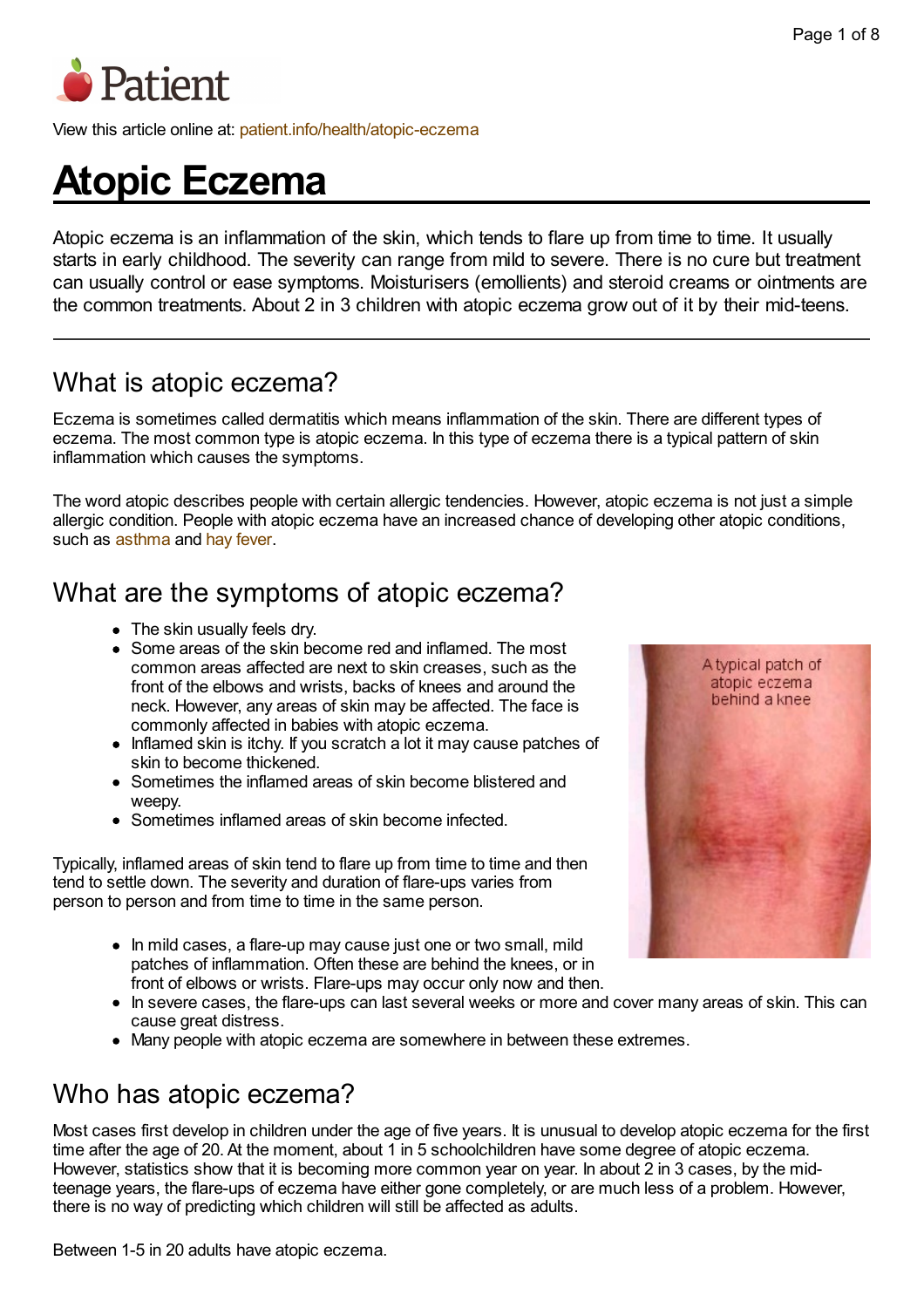# What causes atopic eczema?

The cause is not known. The oily (lipid) barrier of the skin tends to be reduced in people with atopic eczema. This leads to an increase in water loss and a tendency towards dry skin. Also, some cells of the immune system release chemicals under the skin surface, which can cause some inflammation. But it is not known why these things occur. Inherited (genetic) factors play a part. Atopic eczema occurs in about 8 in 10 children where both parents have the condition and in about 6 in 10 children where one parent has the condition. The precise genetic cause is not clear (which genes are responsible, what effects they have on the skin, etc). However, recent research suggests that in some people genetic changes hamper the production of a chemical (filaggrin) involved in the defence barrier of the skin.

As mentioned previously, atopic eczema is becoming more common. There is no proven single cause for this but factors which may play a part include:

- Changes in climate.
- Pollution.
- Allergies to house dust mite or pollens.
- Diet.
- Infections.
- Other early-life factors.

There may be a combination of factors in someone who is genetically prone to eczema, which causes the drying effect of the skin and the immune system to react and cause inflammation in the skin.

### What is the usual treatment for atopic eczema?

The usual treatment consists of three parts:

- Avoiding irritants to the skin and other causes (triggers) wherever possible.
- Moisturisers (emollients) used every day to help prevent inflammation developing.
- Steroid creams and ointments (topical steroids) mainly used when inflammation flares up.

### Treatment part 1 - avoid irritants and triggers where possible

Many people with atopic eczema have flare-ups from time to time for no apparent reason. However, some flareups may be caused (triggered) or made worse by irritants to the skin, or by other factors. It is commonly advised to:

- Avoid soaps, bubble baths, etc, when you wash. They can dry out the skin and make it more prone to irritation. Instead, use a soap substitute plus a bath/shower moisturiser (emollient) - see below.
- Biological washing powders and fabric conditioners can also sometimes cause problems.
- Try as much as possible not to scratch. To help with this, keep nails short and use anti-scratch mittens in babies. If you need to relieve an itch, rub with fingers rather than scratch with nails.
- Wear cotton clothes next to skin rather than irritating fabrics such as wool. However, it is probably the smoothness of the material rather than the type of the material which helps. Some smooth man-made fabrics are probably just as good as cotton.
- Avoid getting too hot or too cold as extremes of temperature can irritate the skin.
- After you wash clothes with detergent, rinse them well. Some biological detergents are said by some people to be irritating. But there is little proof that commonly used detergents that are used in the normal way make atopic eczema worse.

#### **House dust mite may be a trigger in some cases**

House dust mite is a tiny insect that occurs in every home. You cannot see it without a microscope. It mainly lives in bedrooms and mattresses as part of the dust. Many people with atopic eczema are allergic to house dust mite. If you are allergic, you have to greatly reduce the numbers of house dust mite for any chance that symptoms may improve.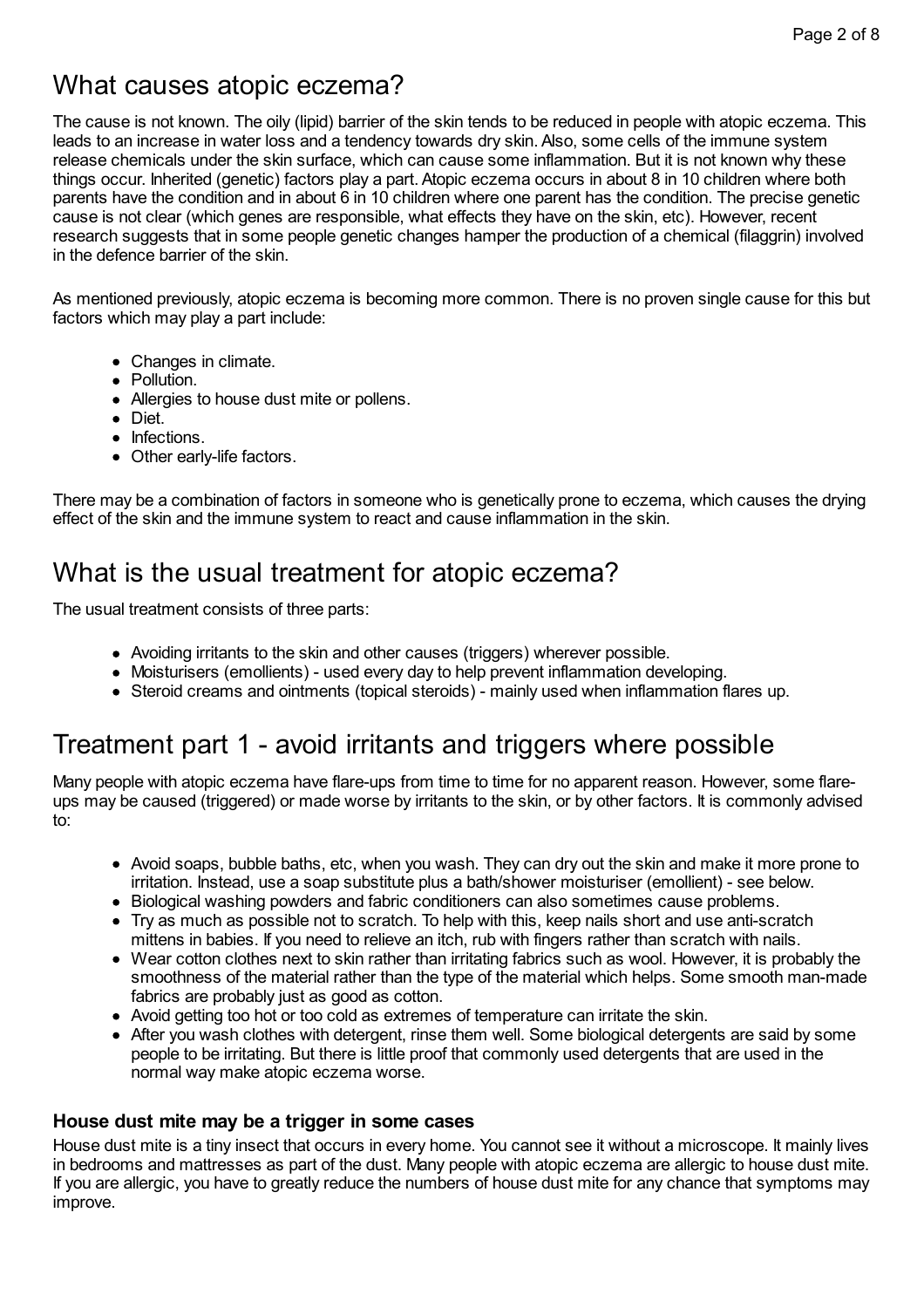However, it is impossible to clear house dust mite completely from a home and it is hard work to reduce their number to a level which may be of benefit. It involves regular cleaning and vacuuming with particular attention to your bedroom, mattress and bedclothes. Page 3 of 8

Therefore, in general, it is not usually advised to do anything about house dust mite - especially if your eczema is mild-to-moderate and can be managed by the usual treatments of emollients and short courses of topical steroids. However, if you have moderate or severe atopic eczema which is difficult to control with the usual [treatments,](http://patient.info/health/house-dust-mite-and-pet-allergy) you may wish to consider reducing the number of house dust mites in your home. See separate leaflet called House Dust Mite and Pet Allergy, which gives more details on how to reduce house dust mites.

#### **Food allergy may be a trigger in some cases**

About 1 in 2 children with atopic eczema have a food [allergy](http://patient.info/health/food-allergy-and-intolerance) which can make symptoms worse. In general, it is young children with severe eczema who may have a food sensitivity as a trigger factor. The most common foods which trigger symptoms in some people include cow's milk, eggs, soya, wheat, fish and nuts.

If you suspect a food is making your child's symptoms worse then see a doctor. You may be asked to keep a diary over 4-6 weeks. The diary aims to record any symptoms and all foods and drink taken. It may help to identify one or more suspect foods. If food allergy is suspected, it should be confirmed by a specialist. They may recommend a diet without this food if the eczema is severe and difficult to control by other means.

#### **Other triggers**

Other possible factors which may trigger symptoms, or make symptoms worse, include:

- Stress and habit scratching.
- Pollens, moulds, and dander from pets.
- Pregnancy and hormonal changes before a period in women.

However, some of these may not be avoidable.

See [separate](http://patient.info/health/eczema-triggers-and-irritants) leaflet in this series, called Eczema - Triggers and Irritants, for more details.

### Treatment part 2 - moisturisers (emollients)

People with atopic eczema have a tendency for their skin to become dry. Dry skin tends to flare up and become inflamed into patches of eczema. Emollients are lotions, creams, ointments and bath/shower additives which prevent the skin from becoming dry. They oil the skin, keep it supple and moist and help to protect the skin from irritants. This helps to prevent itch and helps to prevent or to reduce the number of eczema flare-ups.

The regular use of emollients is the most important part of the day-to-day treatment for atopic eczema. Your doctor, nurse or pharmacist can advise on the various types and brands available and the ones which may suit you best.

You should apply emollients as often as needed. This may be twice a day, or several times a day if your skin becomes very dry. Some points about emollients include:

- As a rule, thicker, greasy ointments work better and for longer than thinner creams but they are messier to use. Some people don't mind using thick ointments; however, some people prefer creams (but apply them more often).
- Apply liberally to all areas of skin. You cannot overdose or overuse emollients. They are not active medicines and do not get absorbed through the skin.
- Apply emollients in the general direction of hair growth. If applied in the opposite direction the base of the hair shafts can get blocked, leading to possible infection.
- Use emollients every day. Acommon mistake is to stop using emollients when the skin appears good. Patches of inflammation, which may have been prevented, may then quickly flare up again.
- Various emollient preparations come as bath additives and shower gels. These may be considered in people with extensive areas of dry skin. However, there is some debate as to how well these work. If you do use them, they should be used in addition to, not instead of, creams, ointments or lotions that you rub on to the skin.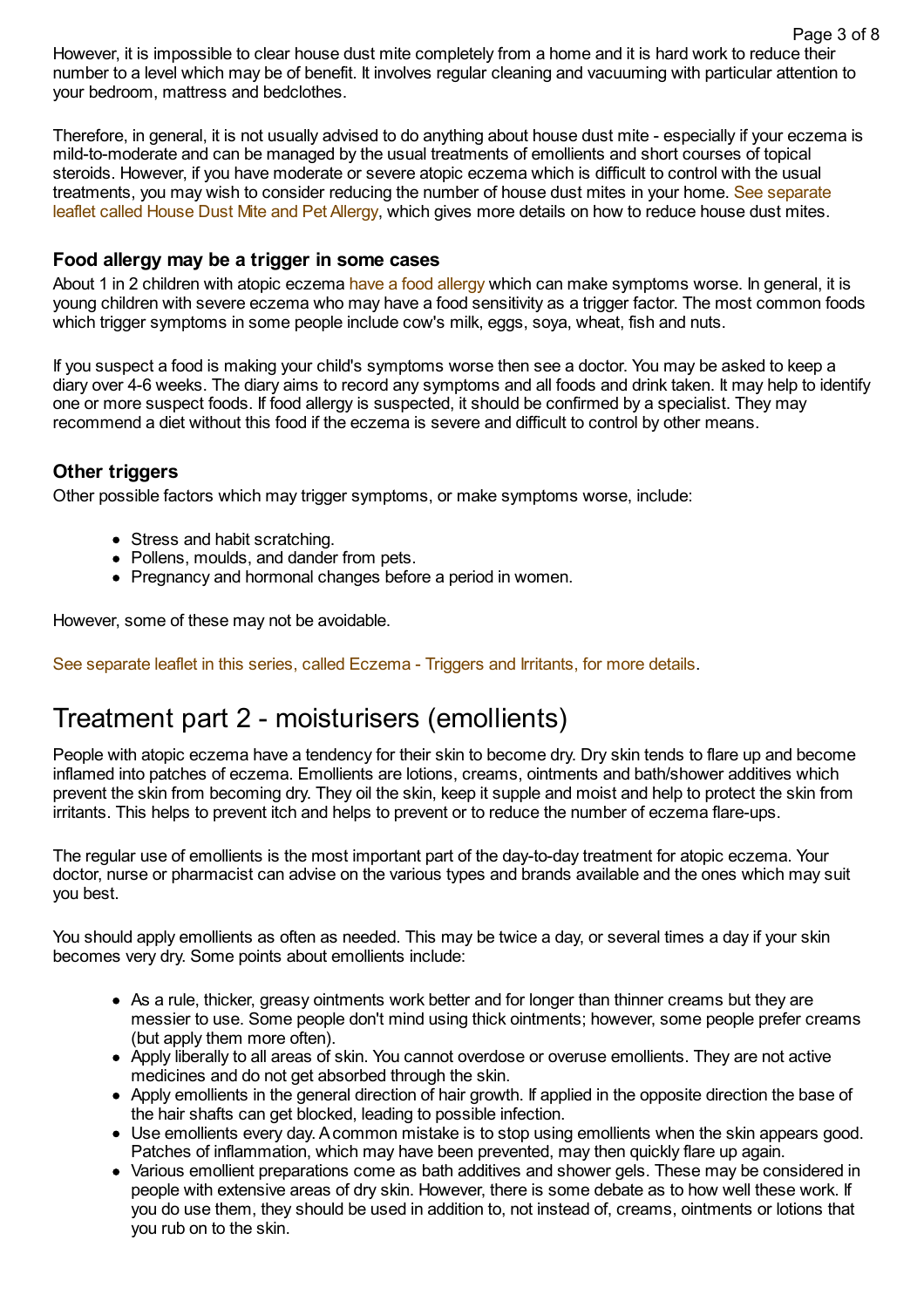• Pump dispensers are better than pots because they are less likely to harbour germs. If you need to use a pot, use a clean spoon or spatula to get the contents out, rather than your fingers.

Many people with atopic eczema use a range of different emollients. For example, a typical routine for a person with moderately severe atopic eczema might be:

- When you have a bath or shower, consider adding an emollient oil to the bath water or as you shower. This will give your skin a general background oiling.
- Use a thick emollient ointment as a soap substitute for cleaning. You can also rub this into particularly dry areas of skin.
- After a bath or shower it is best to dry by patting with a towel rather than by rubbing. Then apply an emollient cream or ointment to any remaining dry areas of skin.
- Between baths or showers, use an emollient cream, ointment or lotion as often as necessary.
- Adry dressing may be helpful if your eczema is more severe, as this helps to keep the emollient from being rubbed off the skin and stops scratching. However, you should not use a dressing if infection is present.
- Use an emollient ointment at bedtime.

**Note**: emollients used for eczema tend to be bland and non-perfumed. Occasionally, some people become allergic (sensitised) to an ingredient in an emollient. This can make the skin worse rather than better. If you suspect this, see your doctor for advice. There are many different types of emollients with various ingredients. A switch to a different type will usually sort out this uncommon problem.

Warning: bath additive emollients will coat the bath and make it greasy and slippery. It is best to use a mat and/or grab rails to reduce the risk of slipping. Warn anybody else who may use the bath that it will be slippery.

See separate leaflet called [Moisturisers](http://patient.info/health/moisturisers-emollients-for-eczema) (Emollients) for Eczema for more details.

### Treatment part 3 - steroid creams and ointments (topical steroids)

Topical steroids work by reducing [inflammation](http://patient.info/health/topical-steroids-excluding-inhaled-steroids) in the skin. (Steroid medicines that reduce inflammation are sometimes called corticosteroids. They are very different to the anabolic steroids which are used by some bodybuilders and athletes.) Topical steroids are grouped into four categories depending on their strength - mild, moderately potent, potent and very potent. There are various brands and types in each category. For example, hydrocortisone cream 1% is a commonly used steroid cream and is classed as a mild topical [steroid.](http://patient.info/medicine/hydrocortisone-for-mild-inflammatory-skin-conditions) The greater the strength (potency), the more effect it has on reducing inflammation but the greater the risk of sideeffects with continued use.

Creams are usually best to treat moist or weeping areas of skin. Ointments are usually best to treat areas of skin which are dry or thickened. Lotions may be useful to treat hairy areas such as the scalp.

As a rule, a course of topical steroid is used when one or more patches of eczema flare up. You should use topical steroids until the flare-up has completely gone and then stop them. In many cases, a course of treatment for 7-14 days is enough to clear a flare-up of eczema. In some cases, a longer course is needed. Many people with atopic eczema require a course of topical steroids every now and then to clear a flare-up. The frequency of flare-ups and the number of times a course of topical steroids is needed can vary greatly from person to person.

It is common practice to use the lowest-strength topical steroid which clears the flare-up. If there is no improvement after 3-7 days, a stronger topical steroid is usually then prescribed. For severe flare-ups a stronger topical steroid may be prescribed from the outset. Sometimes two or more preparations of different strengths are used at the same time. For example, a mild steroid for the face and a stronger steroid for patches of eczema on the thicker skin of the arms or legs.

#### **Short bursts of high-strength steroid as an alternative**

For adults, a short course (usually three days) of a strong topical [steroid](http://patient.info/medicine/mometasone-for-severe-inflammatory-skin-conditions-elocon) may be an option to treat a mild-tomoderate flare-up of eczema. Astrong topical steroid often works quicker than a mild one. (This is in contrast to the traditional method of using the lowest strength wherever possible. However, studies have shown that using a high strength for a short period can be more convenient and is thought to be safe.)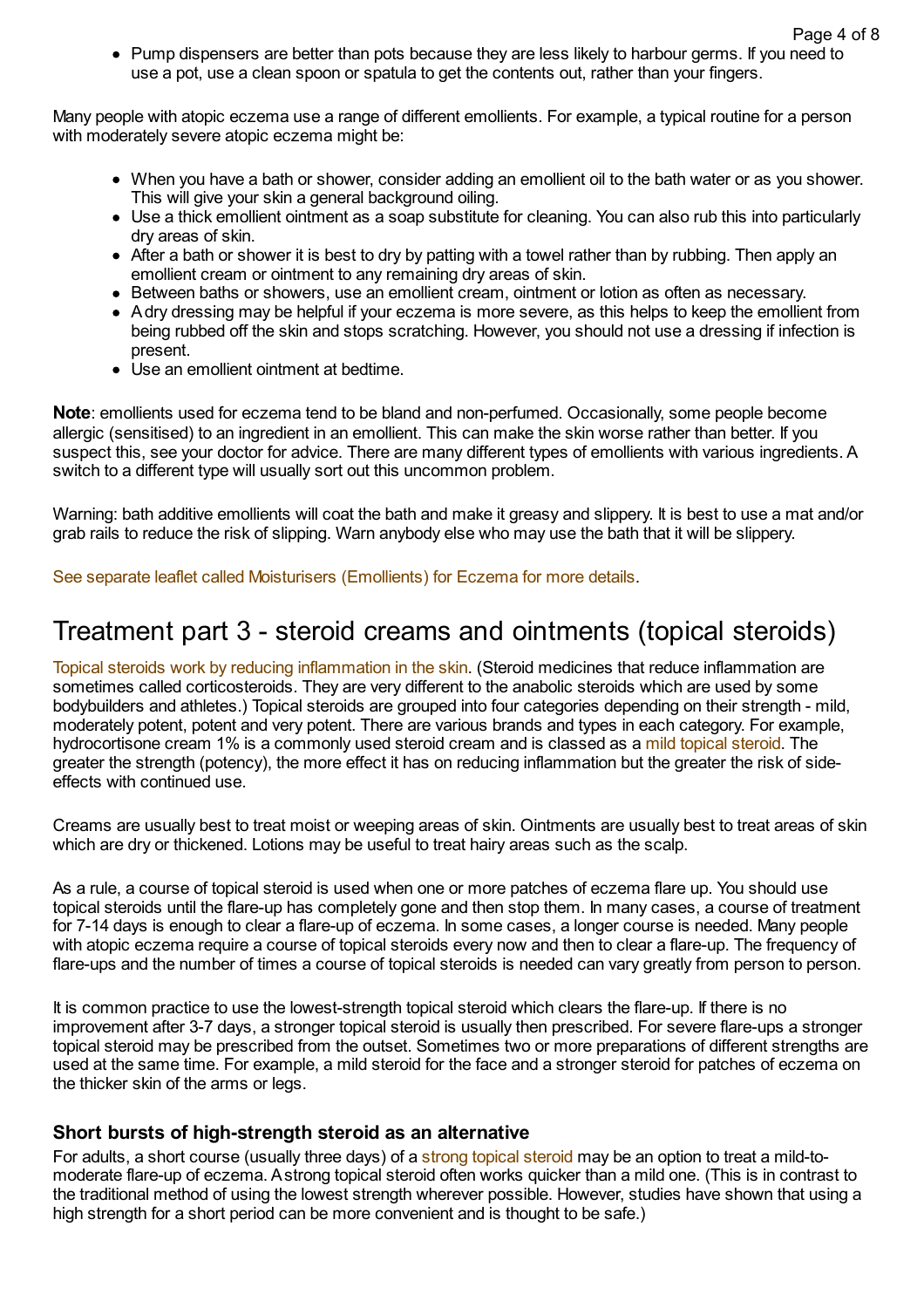#### **Short-duration treatment to prevent flare-ups (weekend therapy)**

Some people have frequent flare-ups of eczema. For example, a flare-up may subside well with topical steroid therapy. But then, within a few weeks, a flare-up returns. In this situation, one option that might help is to apply steroid cream on the usual sites of flare-ups for two days every week. This is often called weekend therapy. This aims to prevent a flare-up from occurring. In the long run, it can mean that the total amount of topical steroid used is less than if each flare-up were treated as and when it occurred. You may wish to discuss this option with your doctor.

#### **How do I apply topical steroids?**

Topical steroids are usually applied once a day but this may be increased to twice a day if there is no improvement. Rub a small amount thinly and evenly just on to areas of skin which are inflamed. (This is different to moisturisers (emollients) which should be applied liberally all over.)

To work out how much you should use each dose: squeeze out some cream or ointment from the tube on to the end of an adult finger - from the tip of the finger to the first crease. This is called a fingertip unit. One fingertip unit is enough to treat an area of skin twice the size of the flat of an adult's hand with the fingers together. Gently rub the cream or ointment into the skin until it has disappeared. Then wash your hands (unless your hands are the treated area).

**Note**: don't forget you can use emollients as well when you are using a course of topical steroids.

See [separate](http://patient.info/health/fingertip-units-for-topical-steroids) leaflet called Fingertip Units for Topical Steroids for more details.

#### **What about side-effects of topical steroids?**

Short courses of topical steroids (fewer than four weeks) are usually safe and normally cause no problems. Problems may develop if topical steroids are used for long periods, or if short courses of strong topical steroids are repeated often. The concern is mainly if strong topical steroids are used in the long term. Side-effects from mild topical steroids are uncommon.

- Thinning of the skin has always been considered a common problem. However, recent research suggests that this mainly occurs when high-strength steroids are used under airtight dressings. In normal regular use skin thinning is unlikely and, if it does occur, it often reverses when the topical steroid is stopped.
- With long-term use of topical steroid the skin may develop permanent stretch marks (striae), bruising, discolouration, or thin spidery blood vessels (telangiectasias).
- Topical steroids may trigger or worsen other skin [disorders](http://patient.info/health/perioral-dermatitis-leaflet) such as [acne,](http://patient.info/health/acne-leaflet) [rosacea](http://patient.info/health/rosacea-leaflet) and perioral dermatitis.
- Some topical steroid gets through the skin and into the bloodstream. The amount is usually small and normally causes no problems unless strong topical steroids are used regularly on large areas of the skin. The main concern is with children who need frequent courses of strong topical steroids. The steroid can have an effect on growth. Therefore, children who need repeated courses of strong topical steroids should have their growth monitored.

For more details about side-effects see [separate](http://patient.info/health/topical-steroids-for-eczema) leaflet called Topical Steroids for Eczema for more details.

### Using moisturisers (emollients) and topical steroids together

Most people with eczema will be prescribed emollients to use every day and a topical steroid to use when flareups develop. When using the two treatments, apply the emollient first. Wait 10-15 minutes after applying an emollient before applying a topical steroid. That is, the emollient should be allowed to sink in (be absorbed) before a topical steroid is applied. The skin should be moist or slightly tacky but not slippery, when applying the steroid.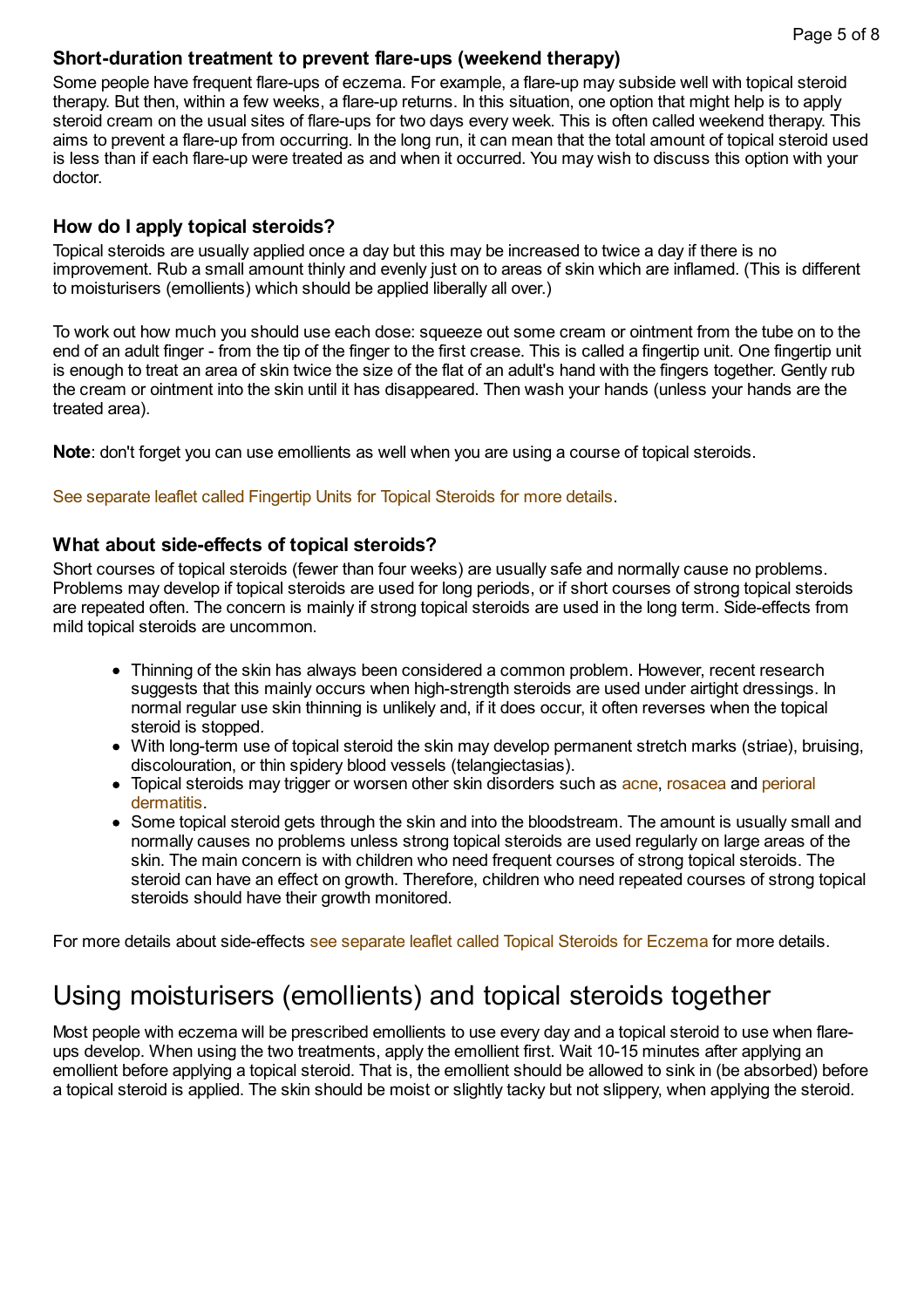# Infected eczema patches

Sometimes, one or more patches of eczema become infected during a flare-up. Characteristics of infected eczema include:

- Weeping blisters.
- $\bullet$  Infected skin lumps (pustules).
- Crusts.
- Failure to respond to normal treatment.
- Rapidly worsening eczema.

If the infection becomes more severe, you may also develop a high temperature (fever) and generally feel unwell. If infected eczema develops then a course of an antibiotic tablet or liquid [medicine](http://patient.info/health/antibiotics-leaflet) will usually clear the infection. This is used in addition to usual eczema topical treatments. Sometimes, a topical antibiotic is used if the infection is confined to a small area.

Once the infection is cleared, it is best to throw away all your usual creams, ointments and lotions and obtain fresh new supplies. This is to reduce the risk of applying creams, etc that may have become contaminated with germs (bacteria). Also, if you seem to have repeated bouts of infected eczema, you may be advised to use a topical antiseptic such as chlorhexidine on a regular basis. This is in addition to your usual treatments. The aim is to keep the number of bacteria on your skin to a minimum.

# What if treatment doesn't work?

See your doctor if a flare-up of atopic eczema is getting worse or not clearing despite the usual treatments with moisturisers (emollients) and topical steroids. Things which may be considered include:

- Whether the strength of the topical steroid should be increased.
- Whether emollients are being used often enough to keep the skin supple and moist.
- The need for an antibiotic if the inflamed skin has become infected.
- Allergy. Occasionally, some people become allergic (sensitised) to an ingredient in a cream (such as a preservative which is included with the steroid or emollient). This can make the skin inflammation worse rather than better

You may be referred to a skin specialist if a flare-up does not improve with the usual treatments.

### Other treatments

- **[Tacrolimus](http://patient.info/medicine/tacrolimus-ointment-protopic) ointment** and **[pimecrolimus](http://patient.info/medicine/pimecrolimus-cream-elidel) cream**are treatments introduced in 2002. They work by suppressing some cells involved in causing inflammation. (They are called topical immunomodulators.) They are not steroids. They seem to work well to reduce the skin inflammation of atopic eczema. At present they are licensed for use in people aged 2 years and over who have atopic eczema which is not controlled very well with usual treatments. They should not be used on infected skin.
- **Steroid tablets** are [sometimes](http://patient.info/health/oral-steroids) prescribed for a short time if the eczema becomes severe and topical treatments are not helping much.
- **Eczemawith blisters** may need special soaks to dry up the weepy blisters.
- **Hospital treatment** is sometimes needed for severe cases. Treatments which are sometimes used include wet wraps, tar and/or steroid occlusion bandages, light therapy and immunosuppressive medication.
- **Tar shampoos** are useful to lift scale from affected scalps.
- **[Antihistamine](http://patient.info/health/antihistamines-leaflet) tablets** are sometimes tried to help ease itch. They do not have a great effect on reducing itch but some types of antihistamines can make you drowsy. Adose at bedtime may help children who are troubled with itch to get to sleep.
- **Dilute bleach baths** have been used to good effect in some children with long-term difficult-to-control eczema. The logic is that it helps to clear the skin of germs (bacteria). **But note**: this should only be done under the direct supervision and advice of a doctor. Bleach can seriously harm and using the wrong dilution can be very damaging. Do not try this on your own without individual professional advice.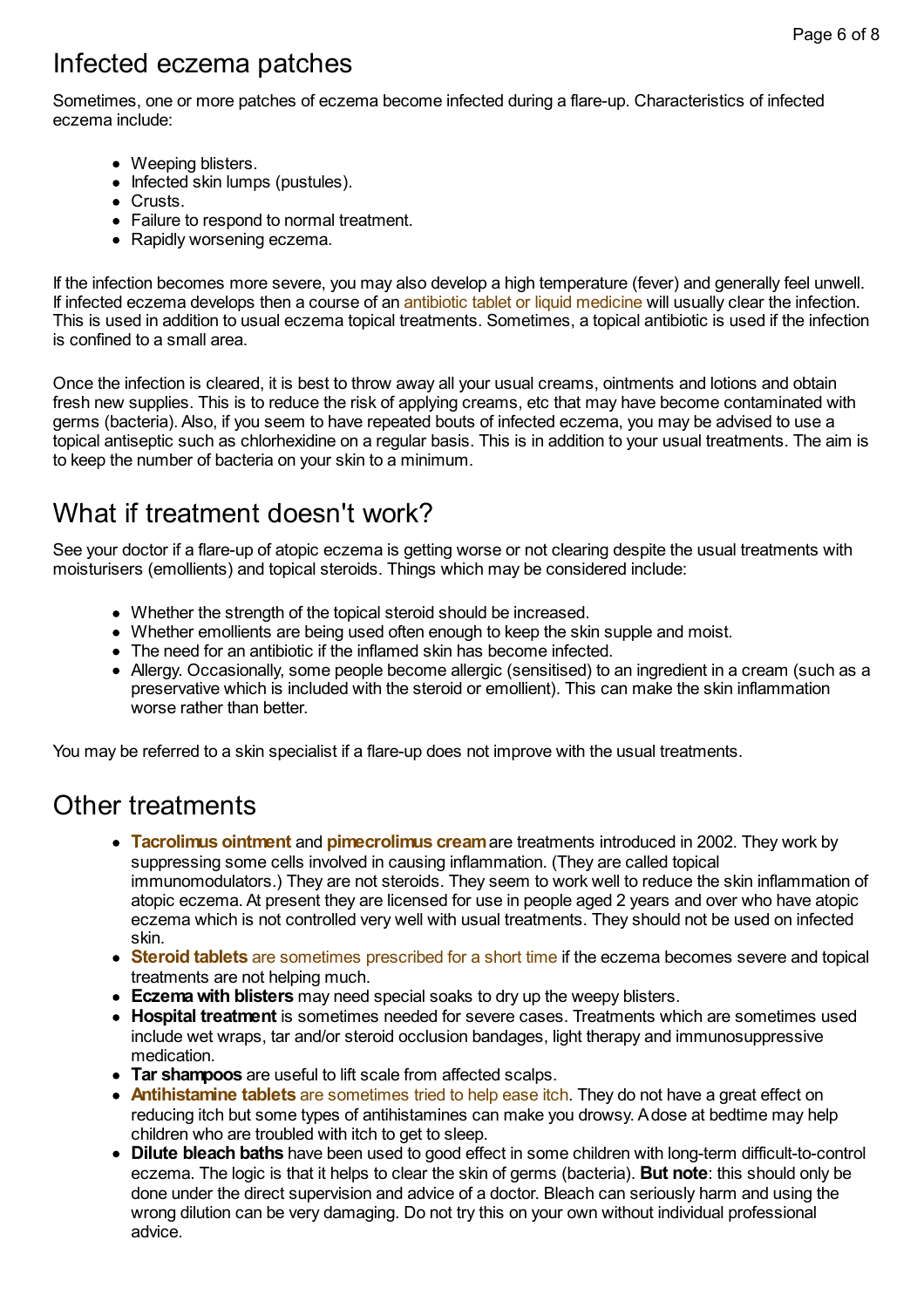# Alternative remedies

Alternative remedies such as herbal medicines are sometimes tried by some people. However, you should be cautious about using them, especially if their labels are not in English and you are not sure what they contain. Some herbal treatments are mixed with steroids and some (particularly Chinese remedies) have been linked to liver damage.

### How can atopic eczema be prevented?

It may be worth [breast-feeding](http://patient.info/health/breast-feeding) a newborn baby for three months or more if several members of the family suffer from allergies such as eczema, hay fever or asthma. There is, however, no evidence to suggest that the mother should avoid any particular foods during pregnancy or breast-feeding.

# Further help & information

#### **[National](http://patient.info/support/national-eczema-society) Eczema Society**

Hill House, Highgate Hill, London, N19 5NA Tel: (Helpline) 0800 0891122, (General) 020 7281 3553

Web: [www.eczema.org](http://www.eczema.org)

#### **[EczemaOutreach](http://patient.info/support/eczema-outreach-scotland) (Scotland)**

273 High Street, Linlithgow, EH49 7EP Tel: (Helpline) 0800 622 6018, (Admin) 01506 840 395 Web: [www.eczemaoutreachscotland.org.uk](http://www.eczemaoutreachscotland.org.uk)

#### **[NottinghamSupport](http://patient.info/support/nottingham-support-group-for-carers-of-children-with-eczema) Group for Carers of Children with Eczema**

Web: [www.nottinghameczema.org.uk/](http://www.nottinghameczema.org.uk/)

#### **[AllergyUK](http://patient.info/support/allergy-uk)**

Planwell House, Lefa Business Park, Edgington Way, Sidcup, Kent, DA14 5BH

Tel: (Helpline) 01322 619898

Web: [www.allergyuk.org](http://www.allergyuk.org)

### Further reading & references

- Tacrolimus and [pimecrolimus](http://www.nice.org.uk/guidance/ta82/chapter/1-guidance) for atopic eczema; NICE Technology Appraisals Guidance, August 2004
- Eczema: Atopic Eczema; Primary Care Dermatology Society, 2012
- Atopic eczema in [children](http://www.nice.org.uk/guidance/CG57/chapter/introduction); NICE Clinical Guideline (December 2007)
- [Management](http://www.sign.ac.uk/pdf/sign125.pdf) of atopic eczema in primary care; Scottish Intercollegiate Guidelines Network SIGN (March 2011)
- No [authors](http://www.ncbi.nlm.nih.gov/entrez/query.fcgi?cmd=Retrieve&db=PubMed&dopt=Abstract&list_uids=17928284) listed; Bath emollients for atopic eczema: why use them? Drug Ther Bull. 2007 Oct;45(10):73-5.
- Huang JT, Abrams M, Tlougan B, et al; Treatment of Staphylococcus aureus colonization in atopic dermatitis decreases Pediatrics. 2009 May;123(5):e808-14.
- 'Bleach bath' benefit for [eczema;](http://news.bbc.co.uk/1/hi/health/8015995.stm) BBC News, April 2009
- [Hong](http://onlinelibrary.wiley.com/doi/10.1111/j.1525-1470.2011.01445.x/abstract) E et al; Evaluation of the Atrophogenic Potential of Topical Corticosteroids in Pediatric Dermatology Patients, Pediatric Dermatology 2011:28(4):393-396

**Disclaimer:** This article is for information only and should not be used for the diagnosis or treatment of medical conditions. EMIS has used all reasonable care in compiling the information but make no warranty as to its accuracy. Consult a doctor or other health care professional for diagnosis and treatment of medical conditions. For details see our [conditions.](http://patient.info/disclaimer.asp)